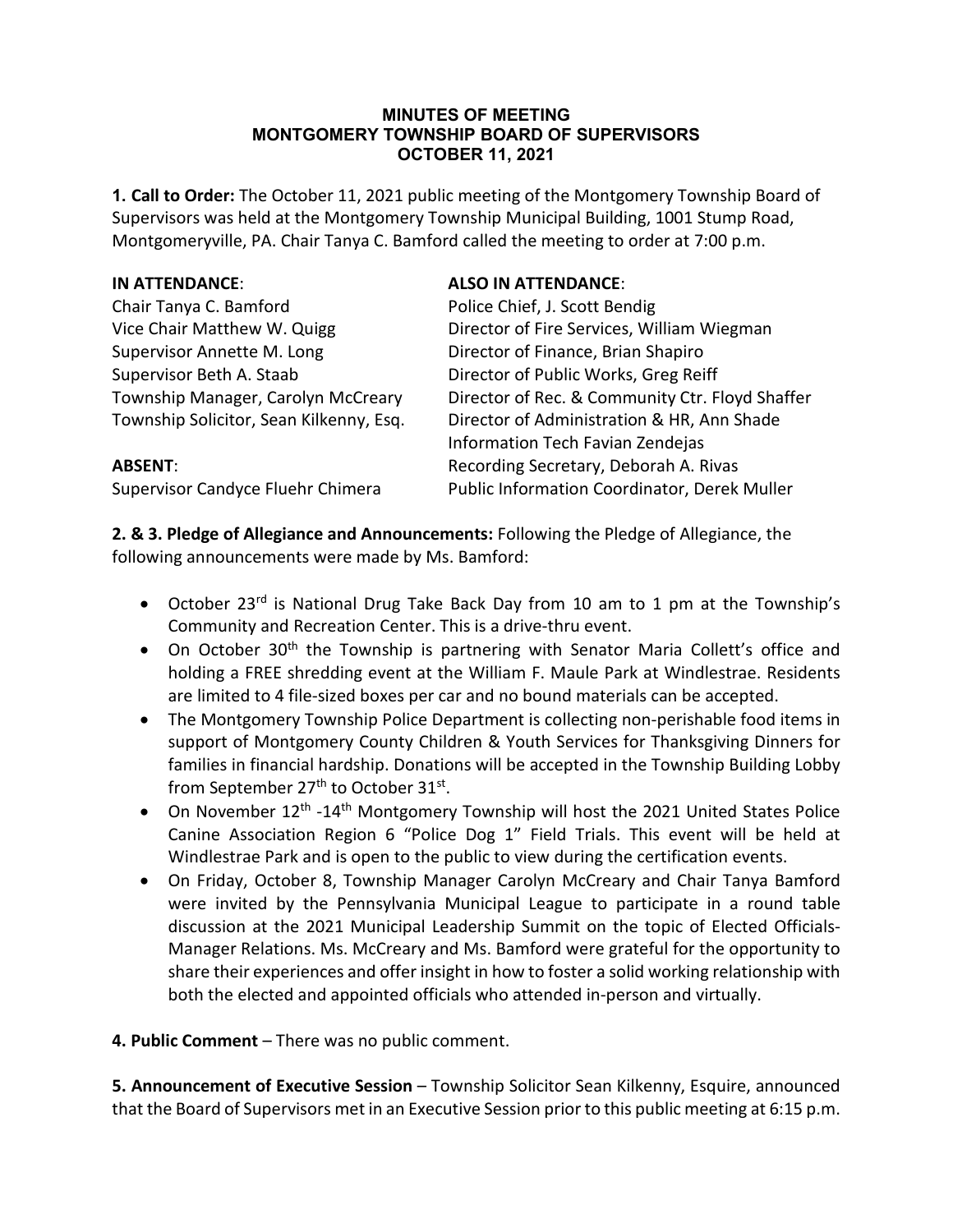to discuss personnel matters and one litigation matter. Mr. Kilkenny stated that the topics discussed are legitimate subjects of an Executive Session pursuant to the Commonwealth of Pennsylvania's Sunshine Law.

## **6. Consent Agenda:**

# **MOTION: Upon motion by Mr. Quigg, seconded by Ms. Long and unanimously carried, the minutes of the September 27, 2021 meeting and the Bills List dated October 11, 2021 were approved as presented.**

**7a. & b. Presentations:** Ms. Bamford presented a check in the amount of \$1,500 to the Visiting Nurses Association Community Services organization. Executive Director Richard Cirko was present to accept the donation. Ms. Bamford also presented a check in the amount of \$6,000 to the Montgomery Township Historical Society.

**7c**. **Presentation: Montgomery United Soccer – Request to Develop Turf Fields –** Troy Moyer, Vice President and Brent Whiting, President of Montgomery United Soccer, presented information relating to their request that the Township consider installing turf fields at one of its parks. Mr. Whiting touched on the general reasons why turf fields should be considered: rain closures, treatment closures, revenue generation for township businesses, rental income opportunity, cost savings of grass maintenance, new Turf technology is environmentally more friendly than fertilizer, and opportunities for lacrosse and field hockey to join the community. The Board discussed options, including long term capital planning, the recent borrowing for current Township infrastructure upkeep, and expectation of rental income from turf fields in comparison to its use by MonU. The Board agreed to budget for a \$10,000 feasibility study in the 2022 budget. There was no public comment and the Board thanked Mr. Moyer and Mr. Whiting for their presentation.

#### **Planning & Zoning:**

## **8. Waiver of Special Event Permit Fee: Bharatiya Temple:**

**MOTION: Upon motion by Ms. Bamford, seconded by Mr. Quigg and unanimously carried, the Board authorized a waiver of permit fee for the Bharatiya Temple Ravan Effigy Burning special event in the amount of \$100.00.**

## **9. Escrow Release #4 – PEMV Partners, LP – 1274 Welsh Road (Pete's Car Wash):**

**MOTION: Upon motion by Ms. Bamford, seconded by Ms. Staab and unanimously carried, the Board authorized a construction escrow release in the amount of \$42,276.29 as recommended by the Township Engineer for PEMV Partners, LP contingent upon payment of all outstanding bills.**